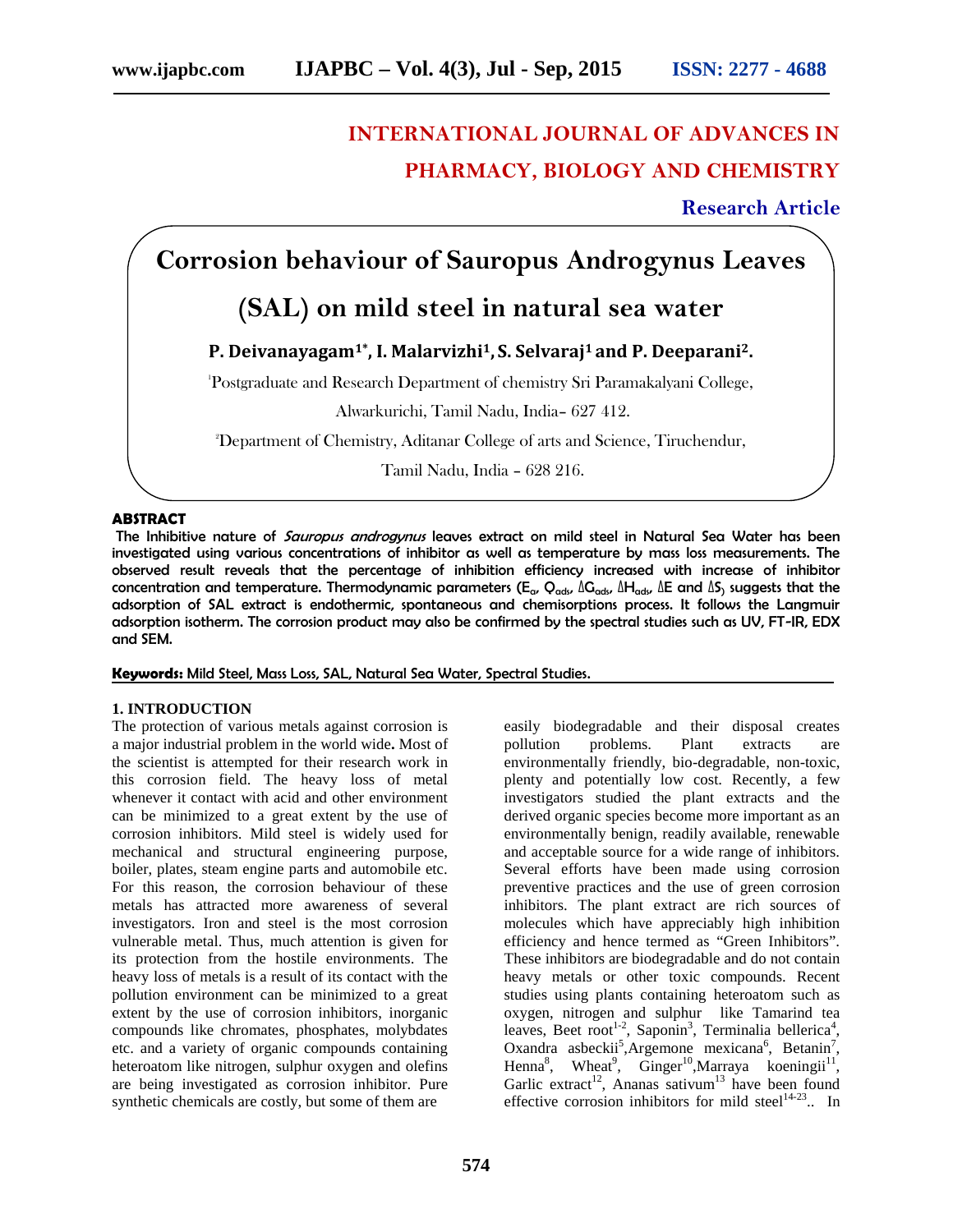continuous of our research work, the present investigation is the corrosion resistant behaviour of *Sauropus androgynus leaves* on mild steel in Natural Sea Water have been investigated with various periods of contact and temperature using the mass loss measurements. Also the corrosion product on the metal surface is analyzed by UV, FT-IR, SEM and  $EDX$  spectral studies  $24-35$ 

#### **2. MATERIALS AND METHODS 2.1 Specimen preparation**

Mild steel specimen were mechanically pressed cut to form different coupons, each of dimension exactly  $20 \text{cm}^2$  (5x2x2cm), polished with emery wheel of 80 and 120, and degreased with trichloroethylene, then washed with distilled water cleaned, dried and then stored in desiccators for the use of our present study.

#### **2.2 Preparation of** *Sauropus androgynus Leaves (***SAL) Extract:**

About 3 Kg of *Sauropus androgynus* leaves was collected from in and around Western Ghats and then dried under shadow for 5 to 10 days. Then it is grained well and finely powdered, exactly 150g of this fine powder was taken in a 500ml round bottom flask and a required quantity of ethyl alcohol was added to cover the fine powder completely, and left it for 48 hrs. Then the resulting paste was refluxed for about 48 hrs, the extract was collected and the excess of alcohol was removed by the distillation process. The obtained paste was boiled with little amount of activated charcoal to remove impurities, the pure plant extract was collected and stored.

#### **2.3 Properties of** *Sauropus androgynus* **leaf:**

*Sauropus androgynus* belongs to *Euphorbiaceous* family and it is an annual herbaceous climbing plant with a long history of traditional medicinal uses in many countries, especially in tropical and subtropical regions. The common Name is Mathurakeerai. *Sauropus androgynus* is rich in Vitamin C and polyphenols, such as tannin.



**Chemical structure of the main active compounds present in** *Sauroupus Androgynus* **leaves extract**

**2.4 Mass loss measurement**

In the mass loss measurements on mild steel in triplicate were completely immersed in 50ml of the test solution in the presence and absence of the inhibitor. The metal specimens were withdrawn from the test solutions after 24 to 360 hrs at room temperature and also measured 313K to 333K. The Mass loss was taken as the difference in weight of the specimens before and after immersion using LP 120 digital balance with sensitivity of  $\pm 1$  mg. The tests were performed in triplicate to guarantee the reliability of the results and the mean value of the mass loss is reported. **11 - Sep, 2015 ISSN: 2277 - 4688**<br> **In the mass loss measurements on mild steel in** riplicate were completely immersed in 50ml of the test solution in the presene and absence of the limitivitor. The metal specinems wer Initiation: The metal specimens were withdrawn from<br>the test solutions after 24 to 360 hrs at room<br>meperature and also measured 313K to 333K. The<br>lass loss was taken as the difference in weight of the<br>desceimens before an Isso Issos was taken as the difference in weight of the<br>
icimens before and after immersion using LP 120<br>
ital balance with sensitivity of  $\pm 1$  mg. The tests<br>
trace performed in triplicate to guarantee the<br>
represented.

From the mass loss measurements, the corrosion rate was calculated using the following relationship.

Corrosion Rate (mmpy) = 
$$
\frac{87.6 \times W}{DATA}
$$
 \n---(1)

Where, mmpy = millimeter per year,  $W =$  Mass loss (mg),  $D = Density (gm/cm<sup>3</sup>)$ ,

A = Area of specimen (cm<sup>2</sup>), T = time in hours.

The inhibition efficiency (%IE) and degree of surface coverage ( ) were calculated using the following

was calculated using the following relationship.  
\nCorrosion Rate (mmpy) = 
$$
\frac{87.6 \times W}{DAT}
$$
 \n $(1)$   
\nWhere, mmpy = millimeter per year, W = Mass loss  
\n(mg), D = Density (gm/cm<sup>3</sup>),  
\nA = Area of specimen (cm<sup>2</sup>), T = time in hours.  
\nThe inhibition efficiency (%) (E) and degree of surface  
\ncoverage ( ) were calculated using the following  
\nequations.  
\n $\% \text{ IE} = \frac{W_1 - W_2}{W_1} \times 100$  \n $= \frac{W_1 - W_2}{W_1}$  \n $(3)$   
\nWhere W<sub>1</sub> and W<sub>2</sub> are the corrosion rates in the  
\nabsence and presence of the inhibitor respectively.

Where  $W_1$  and  $W_2$  are the corrosion rates in the absence and presence of the inhibitor respectively.

#### **3. RESULT AND DISCUSSION**

#### **3.1 Mass loss measurements**

The dissolution behavior of mild steel in Natural sea water environment containing in the absence and presence of SAL extract with various exposure times (120to 480 hrs) are shown in Table-1**.** The observed values are clearly indicates that in the presence of MEL extract the value of corrosion rate decreased from 0.3115to 0.1487 mmpy (120 hrs) and 0.1766 to 0.0802 mmpy (480 hrs) with increase of inhibitor concentration from 0 to 500 ppm. The maximum of 65.67 % of inhibition efficiency is achieved even after 120 hrs exposure time. This achievement is mainly due to the presence of active phytochemical constituents present in the inhibitor molecule which is adsorbed on the metal surface and shield completely to prevent further dissolution from the aggressive media of chloride ion  $(Cl)$ . The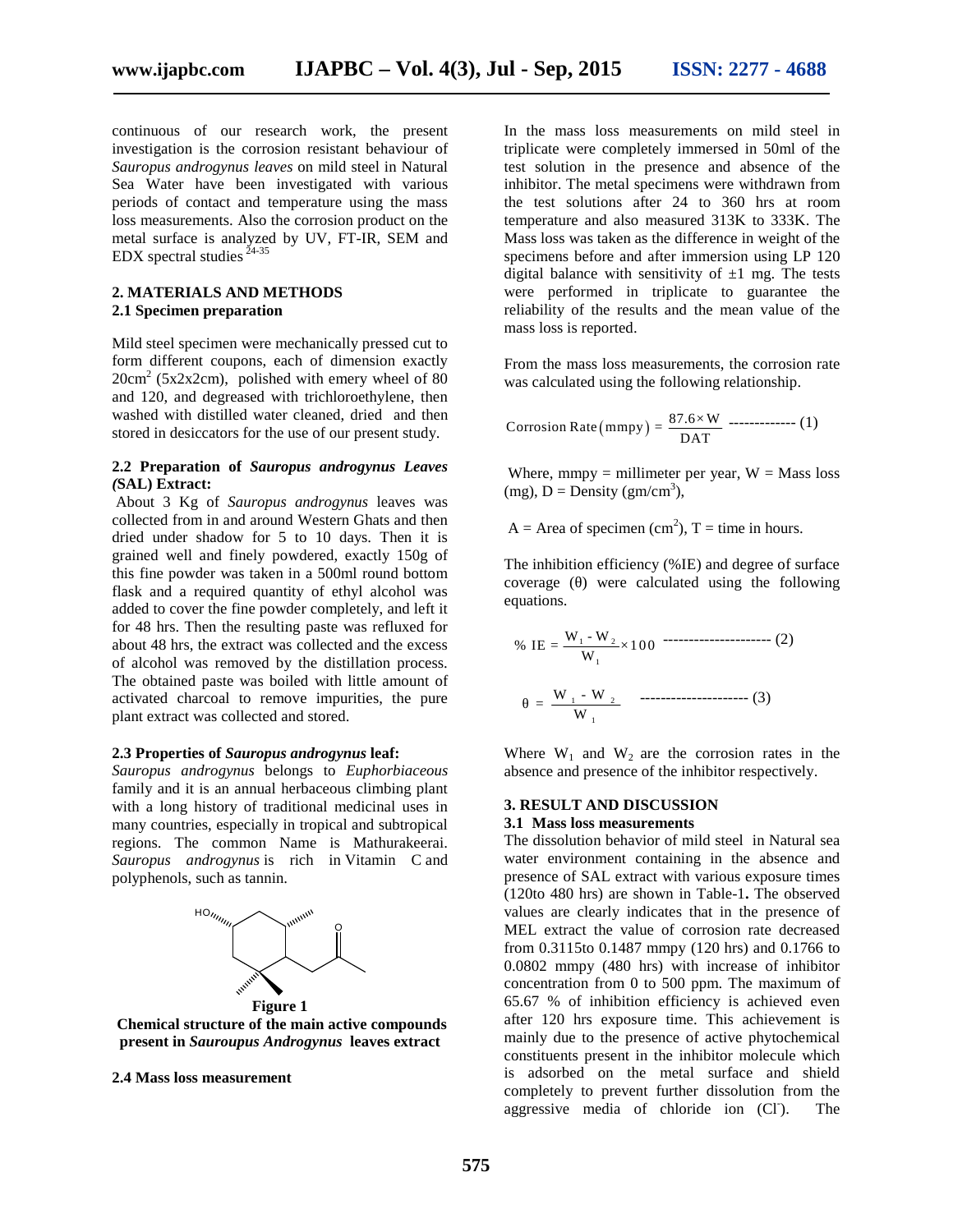observation of maximum surface coverage clearly suggests that the hetero atoms (such as nitrogen and oxygen) present in the inhibitor molecules can able to bind with the metal ions from the surface, very strongly and protect the metal ions from corrosive environment<sup>36</sup>

#### **3.2 Temperature Studies**

The corrosion resistant behavior of SAL extract on mild steel in Natural Sea Water at 313 to 333K is shown in Table-2.

## **3.3 Effect of Temperature:**

## **3.3.1. Activation energy**

The values of Corrosion rate obtained from the mass loss measurements are substituted in equation and the values of activation energy  $(E_a)$  are presented in Table-3. The observed values are ranged from 1.8443 to 27.5611 kJ/mol for Mild steel in Natural Sea Water containing various concentration of inhibitor. The average value of  $E_a$  obtained from the blank (55.4210) is greater than that in the presence of inhibitor and suggest that there is a strong chemical adsorption bond between the SAL inhibitor molecules and the Mild steel surface  $37-39$ .

#### **3.3.2 Heat of adsorption:**

The value of heat of adsorption  $(Q_{ads})$  on Mild steel in Natural Sea Water containing various concentration of SAL extract is calculated using Equation and the values of  $Q_{ads}$  are ranged from 67.4467 to 4.3934 kJ/mol (Table-3). These positive values are reflected that the adsorption of SAL extract on Mild steel follows endothermic process.

#### **3.3 Adsorption studies:**

The adsorption isotherm is a process, which are used to investigate the mode of adsorption and it characteristic of inhibitor on the metal surface. In our present study the Langmuir adsorption isotherm is investigated. The straight line in Fig-2 clear that the inhibitor follows Langmuir adsorption isotherm.

#### **3.4 Free energy of adsorption:**

The standard free energy of adsorption  $(G_{ads})$  can be calculated using the Equation and the observed negative values are (Table-4) ensure that the spontaneity of the adsorption process and the stability of the adsorbed layer is enhanced.

#### **3.5. Thermodynamic parameters**

The another form of transition state equation which is derived from Arrhenius equation is shown below (4)

 $CR = RT/Nh$  exp ( $S/R$ ) exp ( $-H/RT$ ) ----- (4)

Where h is the Planck's constant, N the Avogadro's number, S the entropy of activation, and H the enthalpy of activation. A plot of log (CR/T) Vs 1000/T gives a straight line (Fig. 3) with a slope of  $(- H/R)$  and an intercept of  $[log(R/Nh)) + (S/R)],$ from which the values of S and H were calculated and listed in Table-5. The positive value of enthalpy of activation clear that the endothermic nature of dissolution process is very difficult. The increase of

S is generally interpreted with disorder which may take place on going from reactants to the activated complex**.**

#### **3.6 MORPHOLOGY STUDIES**

#### **3.6.1 UV spectrum:**

Figure-  $4 \& 5$  shows that the UV visible spectrum of ethanolic extract of SAL and the corrosion product on the surface of mild steel in the presence of SAL extract in natural sea water. In this spectrum, the two absorption bands around 302, 430 and 670nm were noticed (Fig 4) but in the presence of inhibitor additional one band was appeared (340nm). When compare both these spectra, the changes of absorption band may confirmed the strong co ordination bond between the active group present in the inhibitor molecules and the metal surface  $40-41$ .

#### **3.6.2 FT-IR studies of SAL extract on Mild steel surface in Natural Sea Water:**

The figures- 6 and 7 reflect that the FTIR spectrum of the ethanolic extract of inhibitor and the corrosion product on Mild steel in the presence of SAL extract in Natural Sea Water. On comparing both of the spectra the prominent peak such as, the -O-H stretching frequency for alcohol is shifted from  $3392.17$  to  $3463.53$  cm<sup>-1</sup>, the C-O stretching in ester is shifted from 1115.62 to 1107.9  $cm^{-1}$  1633.41 corresponds to C-H stretching frequency is shifted to 1619.91cm-1 . These results also confirm that the FTIR spectra support the fact that the corrosion inhibition of SAL extract on mild steel in Natural Sea Water may be the adsorption of active molecule in the inhibitor and the surface of metal $42$ .

#### **3.7 EDX Analysis**

EDX spectroscopy was used to determine the elements present on the mild steel surface before and after exposure to the inhibitor solution. Figure 8 & 9 represents the EDX spectra for the corrosion product on metal surface in the absence and presence of optimum concentrations of SAL extract with Natural sea water environment. In the absence of inhibitor molecules, the spectrum may confirms the existence of iron, silicon, carbon, stannum which are the part of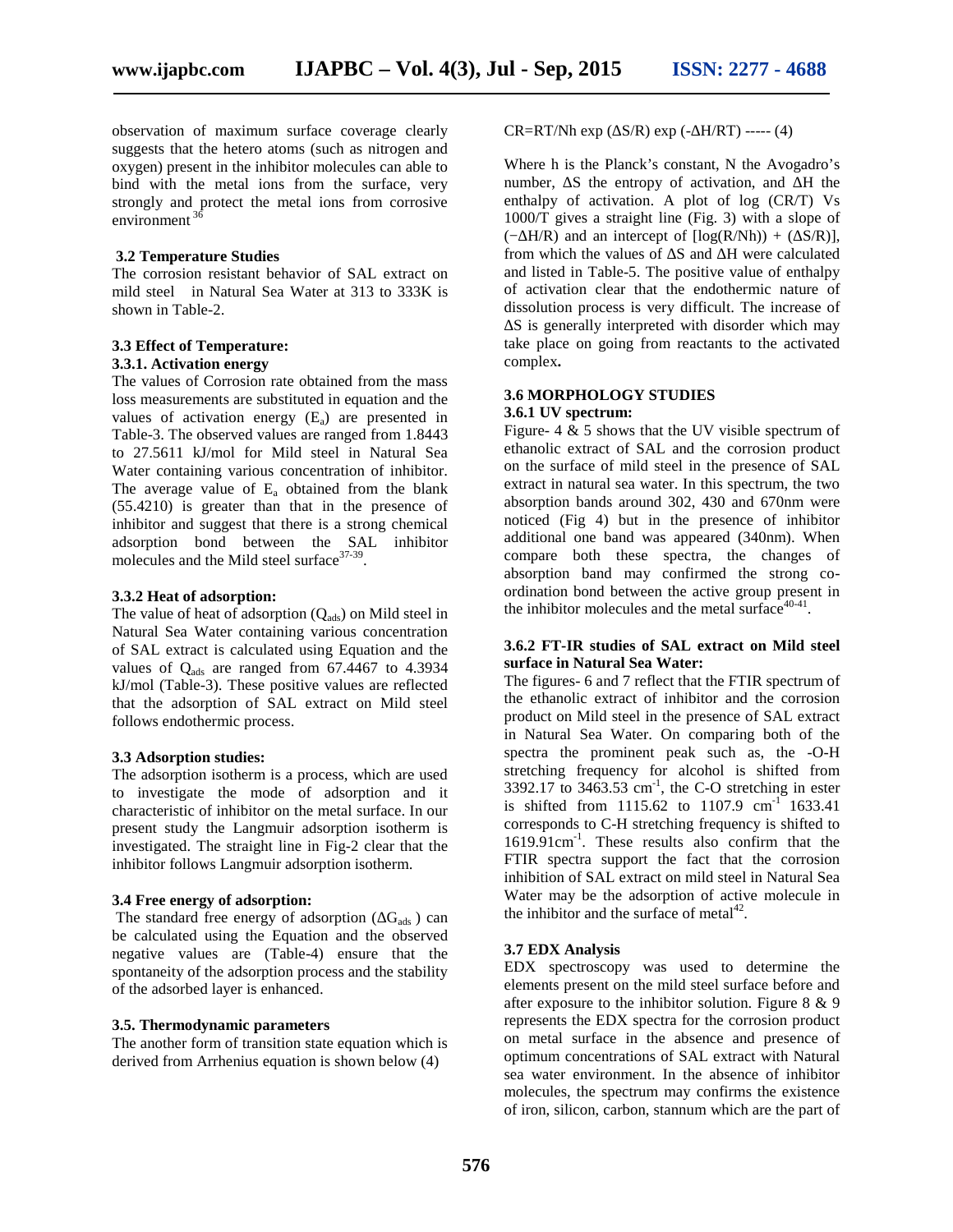composition of mild steel. However, in the presence of the optimum concentrations of the inhibitors, oxygen atom is found to be present on the metal surface. It clearly indicates that the hetero atom present in the inhibitor molecules may involve the adsorption process with metal atom and hence it may protect the metal surface against the corrosion $43$ .

#### **3.8 SEM Analysis**

The surface morphology of steel surface was studied by scanning electron microscopy (SEM). The Figure- 10 (a) and (b) shows the SEM micrographs of mild steel surface immersed in Natural seawater respectively. The SEM photographs showed that the surface of metal has number of pits and it is localized, but in presence of inhibitor plug type SEM image is observed which minimize on the metal surface. It indicates the formation of passive layer on the metal surface $44-45$ .

#### **4. Conclusion**

Using *Sauropus androgynus* leaves (SAL) extract on mild steel in natural sea water. Corrosion of mild steel in natural sea water is increased with increase of exposure period from 120 to 480 hours. Using SAL extract on mild steel, the corrosion rate markedly reduced with increase of concentrations from 0 to 500ppm. The maximum inhibition efficiency is

achieved 65.67%. even after 120 hrs exposure time. This is due to strong bindings between the inhibitor molecule and ions from the metal surface. In temperature studies, the percentage inhibition efficiency increased with rise of temperature from 313 to 333K is due to the adsorption of active inhibitor molecules on the metal surface is higher than desorption process. The maximum 87% inhibition efficiency is attained. It follows chemisorptions. The activation energy  $(E_a)$ , heat of adsorption  $(Q_{ads})$ , Standard free energy adsorption  $(\overrightarrow{G}_{ads})$ , enthalphy ( $\overrightarrow{H}$ ), entropy ( $\overrightarrow{S}$ ), suggests that, strong chemical bond, endothermic, spontaneous process respectively. The SAL inhibitor obeys Langmuir adsorption isotherm. The film formation may confirm UV, FT-IR, XRD, SEM, EDX, spectral studies.

#### **5. ACKNOWLEDGEMENTS**

The authors would like to thank the management of Sri Paramakalyani college, Alwarkurichi for providing the lab facilities for taking spectral studies in CSAR, PSN college of engineering and technology, tirunelveli .The EDX and SEM studies was taken in Karunya university Coimbatore.

| Table 1                                                                                               |  |
|-------------------------------------------------------------------------------------------------------|--|
| The corrosion parameters of mild steel in Natural Sea Water containing different concentration of SAL |  |
| extract after 120 to 480 hours exposure time                                                          |  |

| Con. of Inhibitor | $120$ hrs |         | 240 hrs |         | 360 hrs |         | 480 hrs |       |
|-------------------|-----------|---------|---------|---------|---------|---------|---------|-------|
| (ppm)             | C.R       | $%$ I.E | C.R     | $%$ I.E | C.R     | $%$ I.E | C.R     | % I.E |
| $\theta$          | 0.3115    | $- -$   | 0.2231  | $-$     | 0.1618  | ٠       | 0.1766  | --    |
| 10                | 0.1441    | 53.70   | 0.1929  | 13.54   | 0.1487  | 17.9    | 0.1197  | 32.23 |
| 50                | 10.1487   | 52.24   | 0.1673  | 25.00   | 0.1244  | 25.3    | 0.1011  | 42.76 |
| 100               | 0.1069    | 65.67   | 0.1627  | 27.08   | 0.1146  | 36.7    | 0.1034  | 41.44 |
| 500               | 0.1255    | 59.70   | 0.1348  | 39.58   | 0.1084  | 50.6    | 0.0976  | 44.73 |
| 1000              | 0.1487    | 52.24   | 0.0966  | 59.37   | 0.0976  | 63.9    | 0.0802  | 54.60 |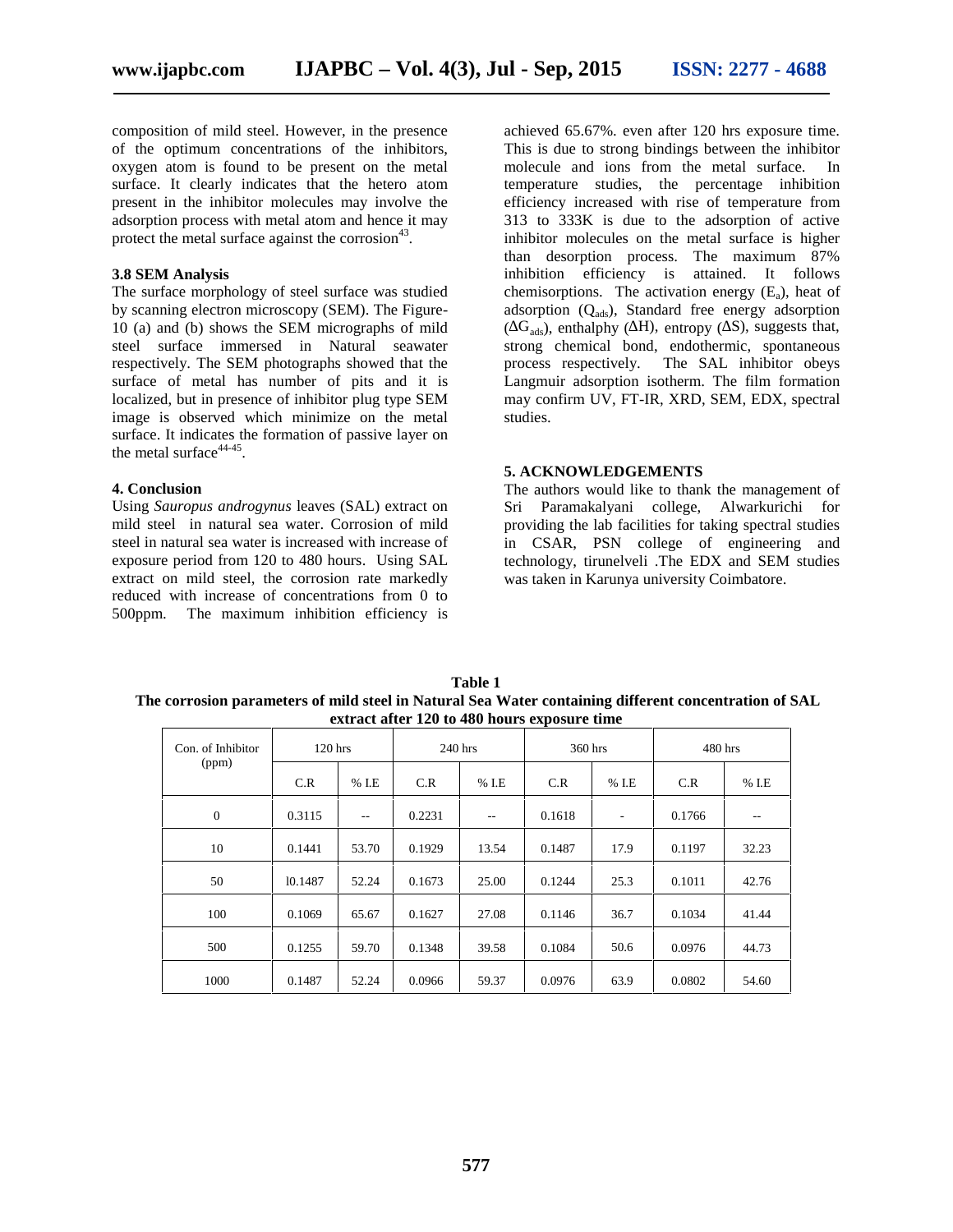| Table 2                                                                                               |  |
|-------------------------------------------------------------------------------------------------------|--|
| The corrosion parameters of mild steel in Natural Sea Water containing different concentration of SAL |  |
| extract at 313 to 333 K                                                                               |  |

| Con. of inhibitor | 313 K   |         | 323 K   |         | 333 K   |         |
|-------------------|---------|---------|---------|---------|---------|---------|
| (ppm)             | C.R     | $%$ I.E | C.R     | $%$ I.E | C.R     | $%$ I.E |
| $\mathbf{0}$      | 15.0649 | $-$     | 40.7312 | $- -$   | 54.1222 | $-$     |
| 10                | 12.8331 | 14.81   | 35.7095 | 12.32   | 13.3910 | 75.25   |
| 50                | 11.1592 | 25.92   | 34.5936 | 15.06   | 12.8331 | 76.28   |
| 100               | 8.3694  | 44.44   | 23.9923 | 41.09   | 9.4853  | 82.47   |
| 500               | 4.4636  | 70.37   | 12.8331 | 68.49   | 6.6955  | 87.62   |
| 1000              | 5.0216  | 66.66   | 15.6229 | 61.64   | 10.6995 | 80.41   |

#### **Table 3 Calculated values of Activation energy (Ea) and heat of adsorption (Qads) of SAL extract on Mild steel in Natural Sea Water environment.**

| S.No | Conc. of       |              | $%$ of I.E | $E_a$          | Q ads          |  |  |
|------|----------------|--------------|------------|----------------|----------------|--|--|
|      | inhibitor(ppm) | $40^{\circ}$ | $60^\circ$ | $(KJmol^{-1})$ | $(KJmol^{-1})$ |  |  |
| 1.   | $\mathbf{0}$   | $- -$        | $- -$      | 55.13          | $- -$          |  |  |
| 2.   | 10             | 14.81        | 75.25      | 1.84           | 67.46          |  |  |
| 3.   | 50             | 25.92        | 76.28      | 6.05           | 40.56          |  |  |
| 4.   | 100            | 44.44        | 82.47      | 5.42           | 18.06          |  |  |
| 5.   | 250            | 70.37        | 87.62      | 17.57          | 3.803          |  |  |
| 6.   | 500            | 66.66        | 80.41      | 32.78          | 4.008          |  |  |

**Table 4 Langmuir adsorption parameters for the adsorption of SAL inhibitor on Mild steel in Natural Sea Water**

| Adsorption isotherms | Temperature<br>(Kelvin) | Slope   | K      | $R^2$  | $G_{ads}$<br>kJ/mol |
|----------------------|-------------------------|---------|--------|--------|---------------------|
|                      | 313                     | 0.5740  | 1.2537 | 0.9706 | $-11.042$           |
| Langmuir             | 323                     | 0.5126  | 1.4532 | 0.8652 | $-11.791$           |
|                      | 333                     | 0.97093 | 0.1523 | 0.9998 | $-5.9105$           |

## **Table 5 Thermodynamic parameters of mild steel in natural sea water obtained from weight loss measurements.**

| S.No | Concentration of SAL (ppm) | $H$ (kJ mol-1) | $S$ (J k–1 mol–1) |
|------|----------------------------|----------------|-------------------|
|      | 0                          | 23.0407        | $-22.7357$        |
| 2    | 10                         | 10.2719        | $-85.7547$        |
| 3    | 50                         | 1.8808         | $-80.9916$        |
| 4    | 100                        | 1.8166         | $-79.6260$        |
|      | 250                        | 6.8000         | $-78.4176$        |
|      |                            |                |                   |
| h    | 500                        | 11.8848        | $-61.649$         |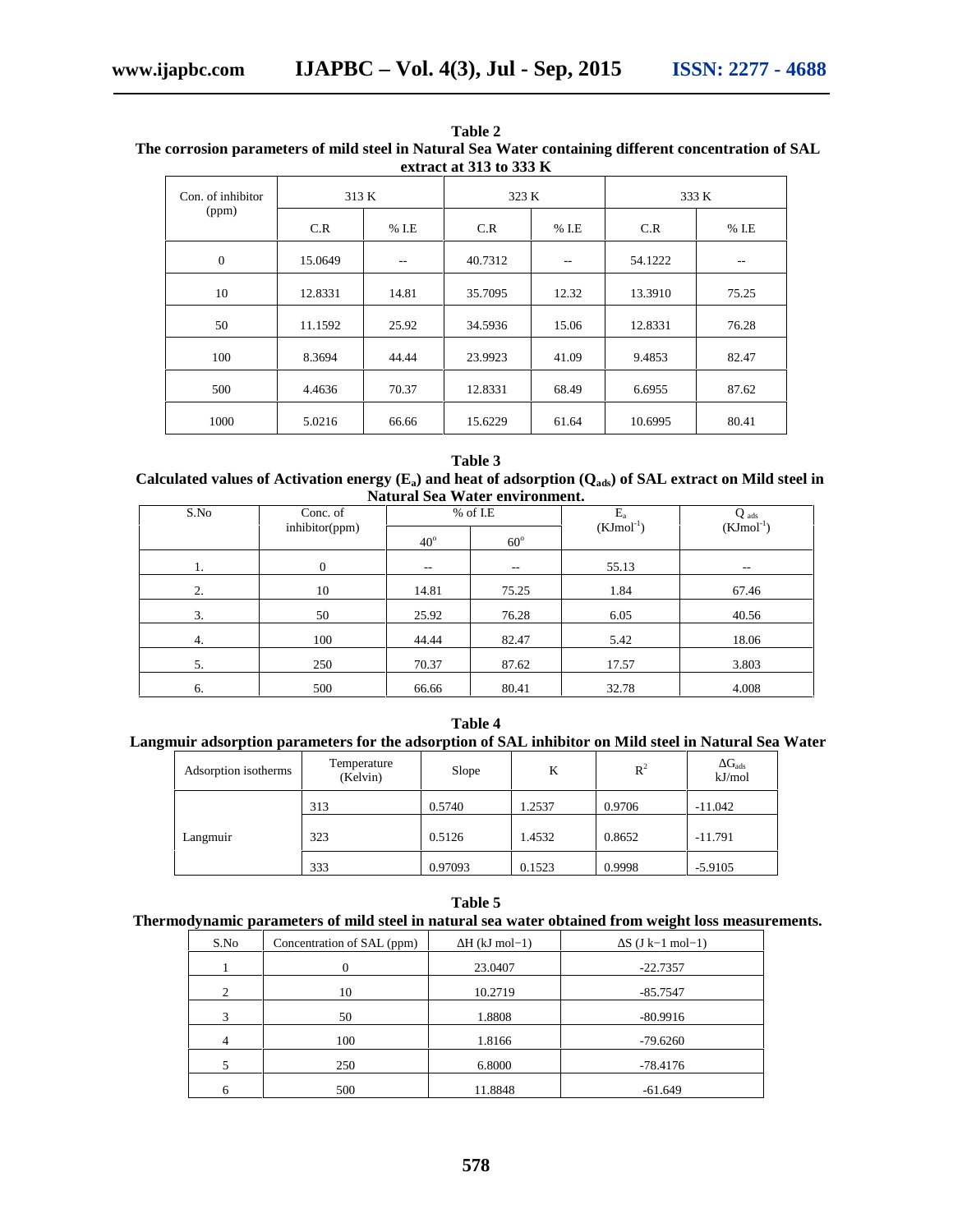

**Langmuir isotherm for the adsorption of SAL inhibitor on Mild steel in Natural Sea Water Environment.**



**The relation between log (CR/T) and 1/T for different concentrations of SAL extract.**

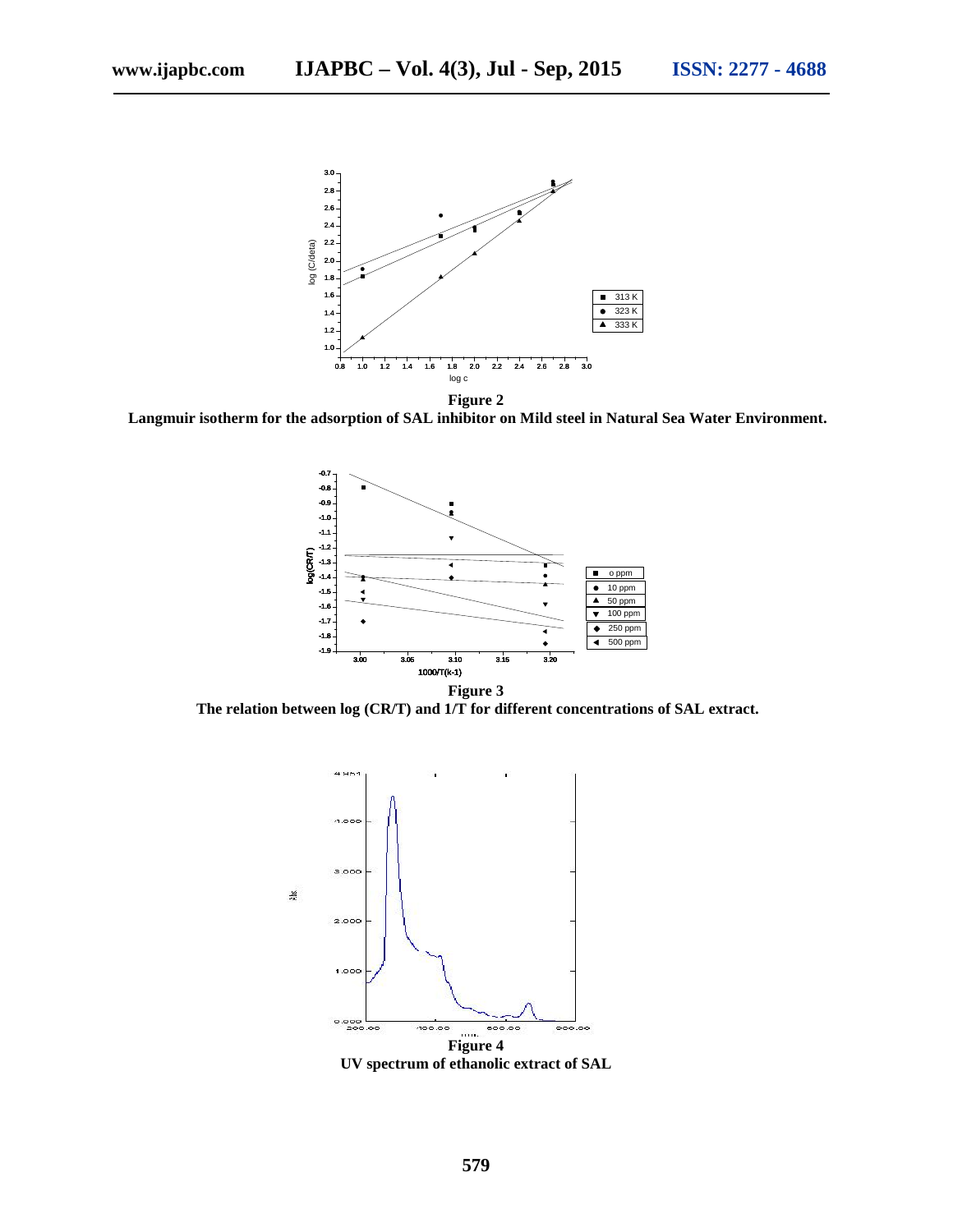

**Corrosion product on mild steel in Natural Sea Water in the presence of SAL extract.**



**Figure 6 FT-IR spectrum of ethanolic extract of** *Sauropus Androgynus* **leaves (SAL)**



**FT-IR spectrum for the corrosion product on Mild steel in the presence of SAL extract with Natural Sea Water**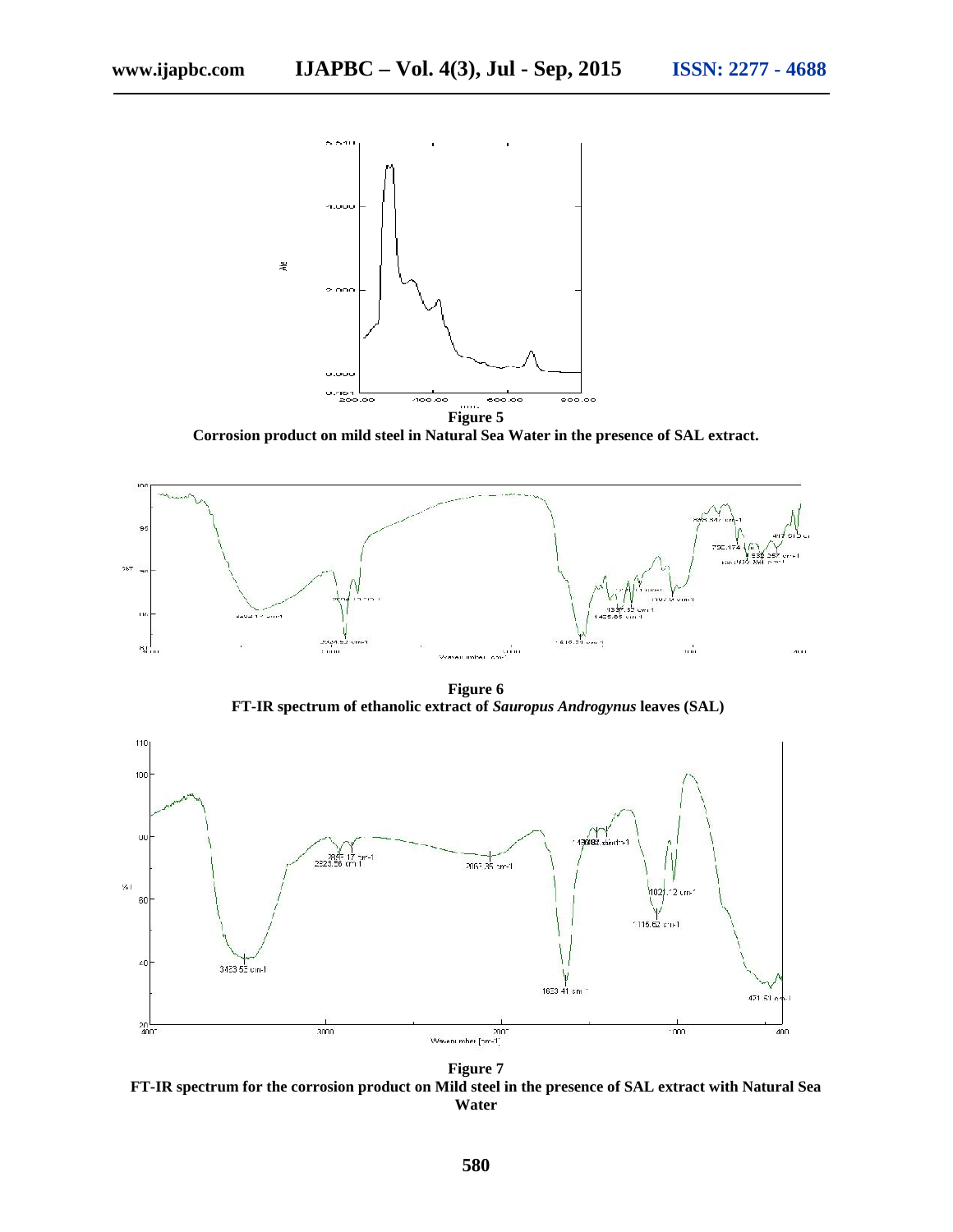

**Figure 8 EDX spectrum of the corrosion product on mild steel surface in Natural seawater.**



**Figure 9 EDX spectrum of the corrosion product on mild steel surface with the presence of SAL extract in Natural seawater.**



**Figure 10 SEM images of the mild steel surfaces: (a) immersed in Natural seawater; (b) immersed in natural sea water 10SEM images of steel (a) immersed with SAL extract**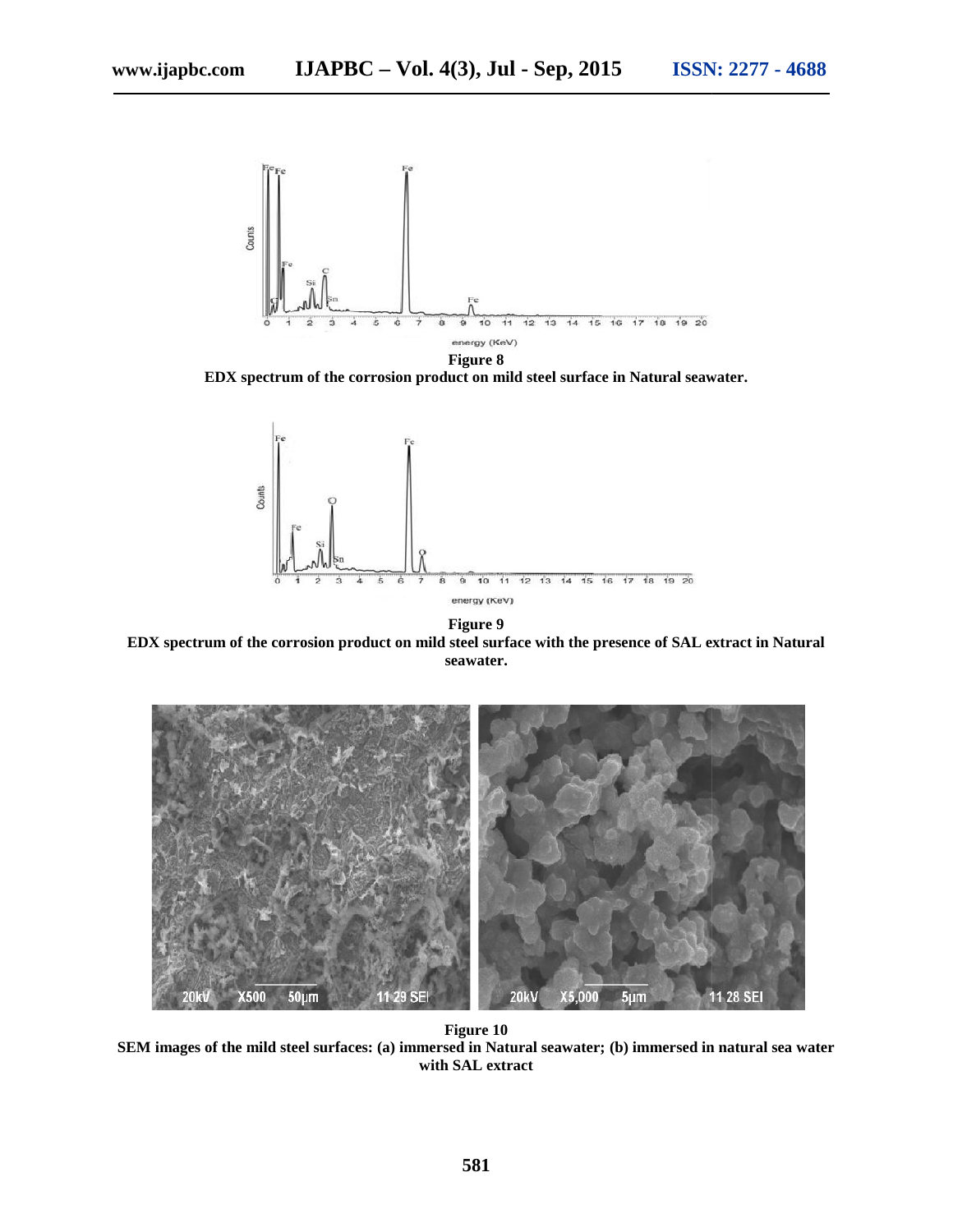### **6. REFERENCES**

- 1. Trabanelli G, Carassiti V. Eds, M.G. Fontana, R.W.Stachle. Corrosion inhibition of mild steel by alcoholic extract of Artocarpus heterophyllus in acidic media Advances in Corros. Sci. and Techno. Plenum Press, New York, 1976; 6.
- 2. Nutan Kumpawat, Alok Chaturvedi, Upadhyay R.K. Corrosion Inhibition of Mild Steel by Alkaloid Extract of Ocimum Sanctum in HCl and  $HNO<sub>3</sub>$  Solution 2012; 2(5): 51-56.
- 3. Mohan . P, Usha R., Kalaighan G. P, Murlidharan V. S, Inhibition effect of benzohydrazide derivatives on corrosion behaviour of mild steel in 1 M HCl, Journal of Chemistry, 2013; Article ID 541691, 7 pages.
- 4. Horvath T, Kalman E, Kutsan G, Rauscher A, Corrosion of mild steel in hydrochloric acid solutions containing organophosphonic acids, British Corrosion Journal, 1994; 29(3), 215– 218.
- 5. Lebrini M, Robert, Lecante A, Roaos C. Corrosion inhibition of C-38 steel in 1M HCl acid medium by alkaloids extract from Oxandra askeckii plant, J. of Corros. Sci., 2011; (53): 687-689.
- 6. Sharma P, Chaturvedi A, Upadhyay R.K, Parashar. P Study of corrosion inhibition efficiency of naturally occurring Argenmone Mexicana on Al in HCl solution, J.T.R. Chem., 2008; 15(1): 21-24.
- 7. Ashassi H, Eshaghi M. Corrosion inhibition of mild steel in HCl acid by Betanin as a green inhibiter, J. of Solid State Electrochem., 2009; 13: 12-15.
- 8. Chetouani A, Hammout,B. Corrosion inhibition of iron in HCl acid solution by Naturally Henna, Bull. Electrochem., 2003; 19: 23-26.
- 9. Bahadar Marwat K, Azim Khan M. Allelopathic proclivities of tree leaf extract on seed germination and growth of Wheat and wild oats, Pak. Weed Sci. Res 2006; 12(4): 265.
- 10. Nguanpuag, Kanlayanarat S, Srilaong V, Tranprasert K, Techavuthi C. Ginger (Zingiber officinale) oil as an antimicrobial agent for minimally processed produce, A case study in shredded green papaya, J. Agric. Biol 2011; 13: 6-10.
- 11. Quraishi A, Singh A, Singh V.K, Yadav D.K. Singh A.K. Green approach to corrosion inhibition of mild steel in HCl and H2SO4 solution by the extract of Marraya koenigii

leaves, Mat. Chem. And Phys 2010; 122: 114- 118.

- 12. Tsuyoshi Ohnishi S.Ohnishi T, Gabriel B. Green Tea extract and Aged Garlic extract inhibit anion transportans sickle all dehydration in vitro, J. of Elsevier Blood Cell Molecules and Deases, 2001; 27: 148-152.
- 13. Ating E.I., Ymorean S.A, Udousoro I, Ebenso E.E. Udoh A.P. Leaves extract of Ananas sativum as green corrosion inhibitor for Al in HCl acid solution, Green Chem. Letters and Reviews, 2010; 3(2): 61.
- 14. Sharma P, Upadhyay R.K, Chaturvedi A. A comparative study of corrosion inhibitive efficiency of some newly synthesize mannich bases with their parent amine for Al in HCl solution, Res. J. Chem. Sci., 2011; 1(5): 1.
- 15. Kumar Mahor D, Kumar Upadhyay R, Chaturvedi A. study of corrosion inhibition efficiency of some schiff's bases on aluminium in trichloroacetic acid solution, Rev. Roum. Chim 2010; 55(4): 227-229.
- 16. Tripathi R, Chaturvedi A, Upadhyay R.K. Corrosion inhibitory effects of some substituted thiourea on mild steel in acid media, Res. J. Chem. Sci 2012; 2(2): 18-20.
- 17. Upadhyay R.K, Anthony S, Mathur S.P.,Inhibitive effect of schiff's bases as corrosion inhibitor for mild steel in acid media, Jr. of Electrochem 2006; 2: 55-57.
- 18. Sethi T. Chaturvedi A, Upadhyay R.K, Mathur S.P. Inhibition effect of nitrogen conteining ligands on corrosion of Al in acid media with and without KCl, Polish J. Chem 2008; 82: 591-593.
- 19. Kumpawat N, Chaturvedi A, Upadhyay R.K. A comparative study of corrosion inhibition efficiency of stem and leaves extract of ocimum sanctum for mild steel in HCl solution, Prot. of Metals and Phy. Chem., 2010; 46: 267-270.
- 20. Kumpawat N, Chaturvedi A, Upadhyay R.K. Corrosion inhibitory effect of different varieties of holy basil on tin in acid media, J. Electrochem. Soc. India 2011; 60(1/2): 69.
- 21.Jeengar N, Dubey J, Chaturvedi A, Upadhyay R.K. Study of corrosion inhibition efficiency of newly synthesized schiff's bases on Al in HCl solution, 2012; 44: 74-78.
- 22. Talati J.D, Gandhi D.K., Derivatives to control corrosion of Al alloys in O phosphoric acid, J.Electrochem. Soc 1993; 42(4): 239
- 23. Tripathi R, Chaturvedi A, Upadhyay R.K. Inhibition effect of substituted thiourea on